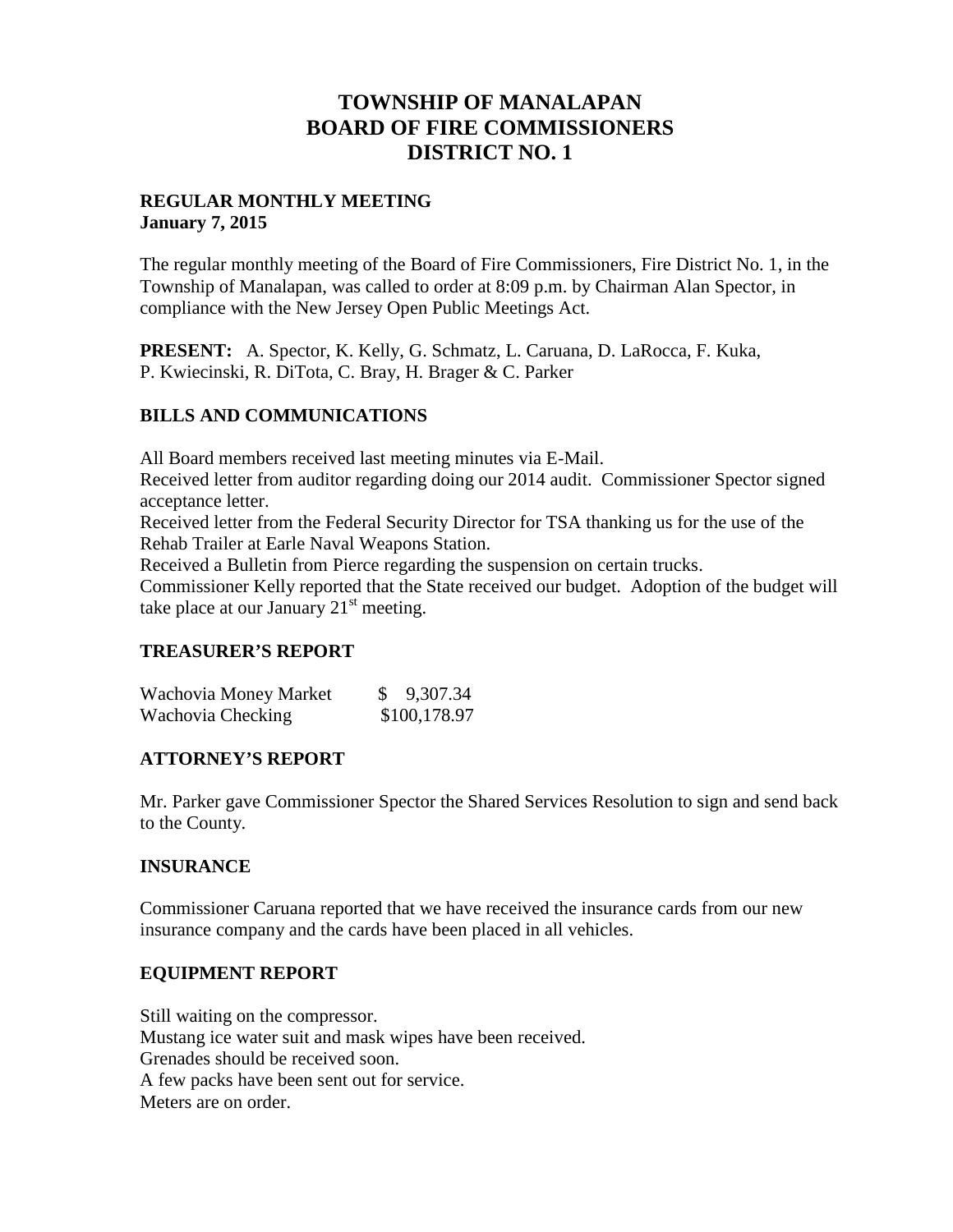## **RADIO REPORT**

No report.

### **CHIEF'S REPORT**

Chief Kuka stated there were 54 calls for the month. A pack check program was brought up to the membership at the monthly meeting. Trevor Belovin is off medical. Chief Kuka reported that they have a new member – Ryan Carr.

### **TRUCK REPORT**

26-1-87 – was inspected

## **ASSOCIATION REPORT**

No report.

### **TRUSTEES' REPORT**

No report.

### **OLD BUSINESS**

See attached.

#### **NEW BUSINESS**

Commissioner Schmatz made a motion to pay all vouchers; this was seconded by Commissioner LaRocca. All voted aye.

Commissioner Kelly offered the Resolution with the County for Shared Services; this was seconded by Commissioner LaRocca. All voted aye.

Commissioner Kelly made a motion not to exceed \$1,000 for the Leadership class and Bloodbourne Pathogens class; this was seconded by Commissioner LaRocca. All voted aye.

Meeting opened to the public at 8:39 P.M.

A motion was made by Commissioner Spector to adjourn; it was seconded by Commissioner Kelly and all voted aye.

Meeting adjourned at 8:40 P.M.

Respectfully submitted, Kenneth Kelly, Clerk